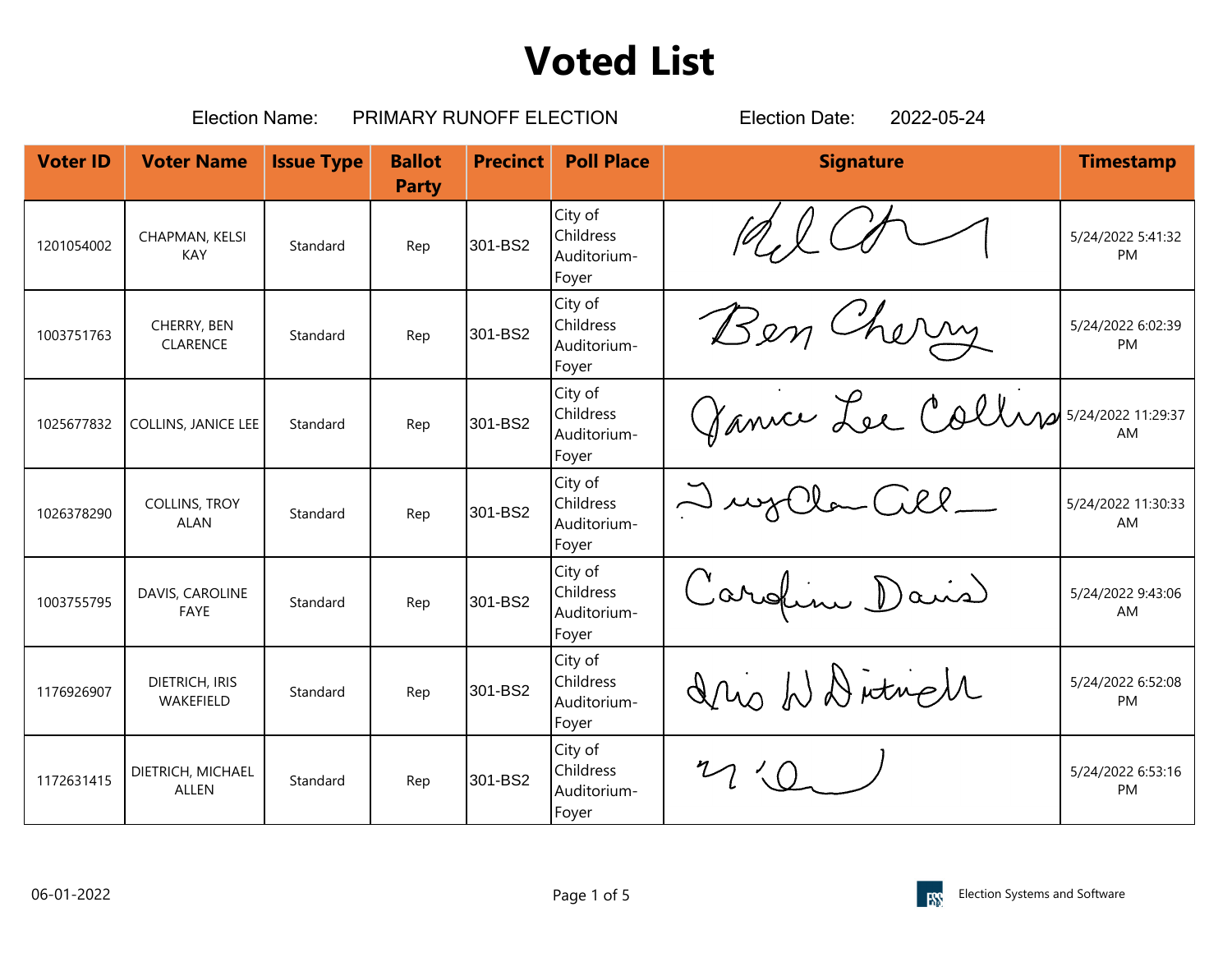| <b>Voter ID</b> | <b>Voter Name</b>                  | <b>Issue Type</b> | <b>Ballot</b><br><b>Party</b> | <b>Precinct</b> | <b>Poll Place</b>                                   | <b>Signature</b>      | <b>Timestamp</b>               |
|-----------------|------------------------------------|-------------------|-------------------------------|-----------------|-----------------------------------------------------|-----------------------|--------------------------------|
| 1001784463      | DONATHAN,<br><b>MICHAEL JOSEPH</b> | Standard          | Dem                           | 301-BS2         | City of<br>Childress<br>Auditorium-<br>Foyer        | mil //                | 5/24/2022 7:47:28<br>AM        |
| 1003755402      | DOWIS, JAMES<br><b>PEDEN</b>       | Standard          | Rep                           | 301-BS2         | City of<br>Childress<br>Auditorium-<br>Foyer        | fames Hours           | 5/24/2022 10:53:54<br>AM       |
| 1013902177      | DRIVER, ALTHEA<br><b>GAYLE</b>     | Standard          | Rep                           | 301-BS2         | City of<br>Childress<br>Auditorium-<br>Foyer        | althum Drive          | 5/24/2022 2:26:09<br><b>PM</b> |
| 1013902120      | DRIVER, JAMES<br><b>CURTIS</b>     | Standard          | Rep                           | 301-BS2         | City of<br>Childress<br>Auditorium-<br>Foyer        | Same Coni             | 5/24/2022 2:28:01<br>PM        |
| 1003748830      | FOSTER, ROSEMARY<br><b>ANN</b>     | Standard          | Rep                           | 301-BS2         | City of<br><b>Childress</b><br>Auditorium-<br>Foyer | $R\rightarrow \pi\pi$ | 5/24/2022 7:11:17<br>AM        |
| 1018633872      | GOOCH, LINDA<br><b>CHLOE</b>       | Standard          | Rep                           | 301-BS2         | City of<br>Childress<br>Auditorium-<br>Foyer        | Inda, Good            | 5/24/2022 12:16:15<br>PM       |
| 1003751507      | HATCHER, RONALD<br><b>FLOYD</b>    | Standard          | Rep                           | 301-BS2         | City of<br>Childress<br>Auditorium-<br>Foyer        | Rhay 1 Notes          | 5/24/2022 10:43:08<br>AM       |
| 1003766514      | HATCHER, SANDRA<br><b>JOY</b>      | Standard          | Rep                           | 301-BS2         | City of<br><b>Childress</b><br>Auditorium-<br>Foyer | Sindra Q Helma        | 5/24/2022 10:41:52<br>AM       |

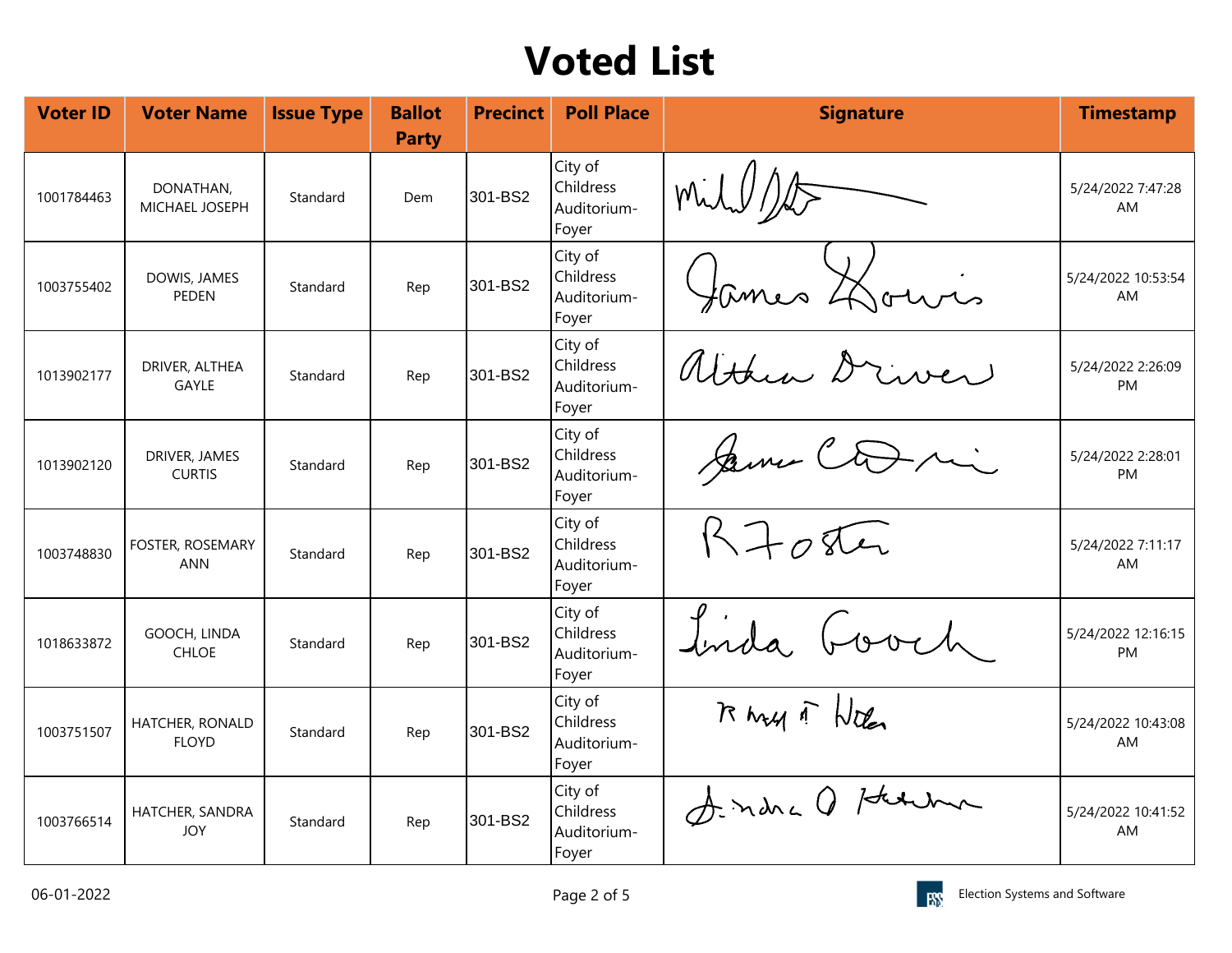| <b>Voter ID</b> | <b>Voter Name</b>                | <b>Issue Type</b> | <b>Ballot</b><br><b>Party</b> | <b>Precinct</b> | <b>Poll Place</b>                                   | <b>Signature</b>    | <b>Timestamp</b>                |
|-----------------|----------------------------------|-------------------|-------------------------------|-----------------|-----------------------------------------------------|---------------------|---------------------------------|
| 1003747987      | JENKINS, RETA<br><b>CUMMINGS</b> | Standard          | Rep                           | 301-BS2         | City of<br>Childress<br>Auditorium-<br>Foyer        | Leta Jenkins        | 5/24/2022 1:05:00<br><b>PM</b>  |
| 1003747973      | JENKINS, ROLAND<br>ZELDON        | Standard          | Rep                           | 301-BS2         | City of<br><b>Childress</b><br>Auditorium-<br>Foyer | Jefferling          | 5/24/2022 1:06:07<br>PM         |
| 1003755603      | JETER, CYNTHIA<br><b>LYNN</b>    | Standard          | Dem                           | 301-BS2         | City of<br>Childress<br>Auditorium-<br>Foyer        | wthy a Catter       | 5/24/2022 6:29:26<br><b>PM</b>  |
| 1003757114      | JONES, ROBERT<br>GARLAND         | Standard          | Rep                           | 301-BS2         | City of<br>Childress<br>Auditorium-<br>Foyer        | Robert Servent Jour | 5/24/2022 11:45:30<br><b>AM</b> |
| 1003760276      | LEONARD, KAREN<br><b>LYNN</b>    | Standard          | Rep                           | 301-BS2         | City of<br><b>Childress</b><br>Auditorium-<br>Foyer | Kun Tra             | 5/24/2022 12:51:48<br>PM        |
| 1003758087      | MCKEEVER, JOYCE                  | Standard          | Rep                           | 301-BS2         | City of<br>Childress<br>Auditorium-<br>Foyer        | Jaza W/ "Keever     | 5/24/2022 9:02:18<br><b>AM</b>  |
| 1003758060      | MCKEEVER, ROY<br><b>BUFORD</b>   | Standard          | Rep                           | 301-BS2         | City of<br>Childress<br>Auditorium-<br>Foyer        | Bufon mckum         | 5/24/2022 9:00:40<br>AM         |
| 1003759597      | RISTER, RANDALL<br><b>DAVID</b>  | Standard          | Rep                           | 301-BS2         | City of<br>Childress<br>Auditorium-<br>Foyer        | Ken (Litte          | 5/24/2022 4:50:05<br><b>PM</b>  |

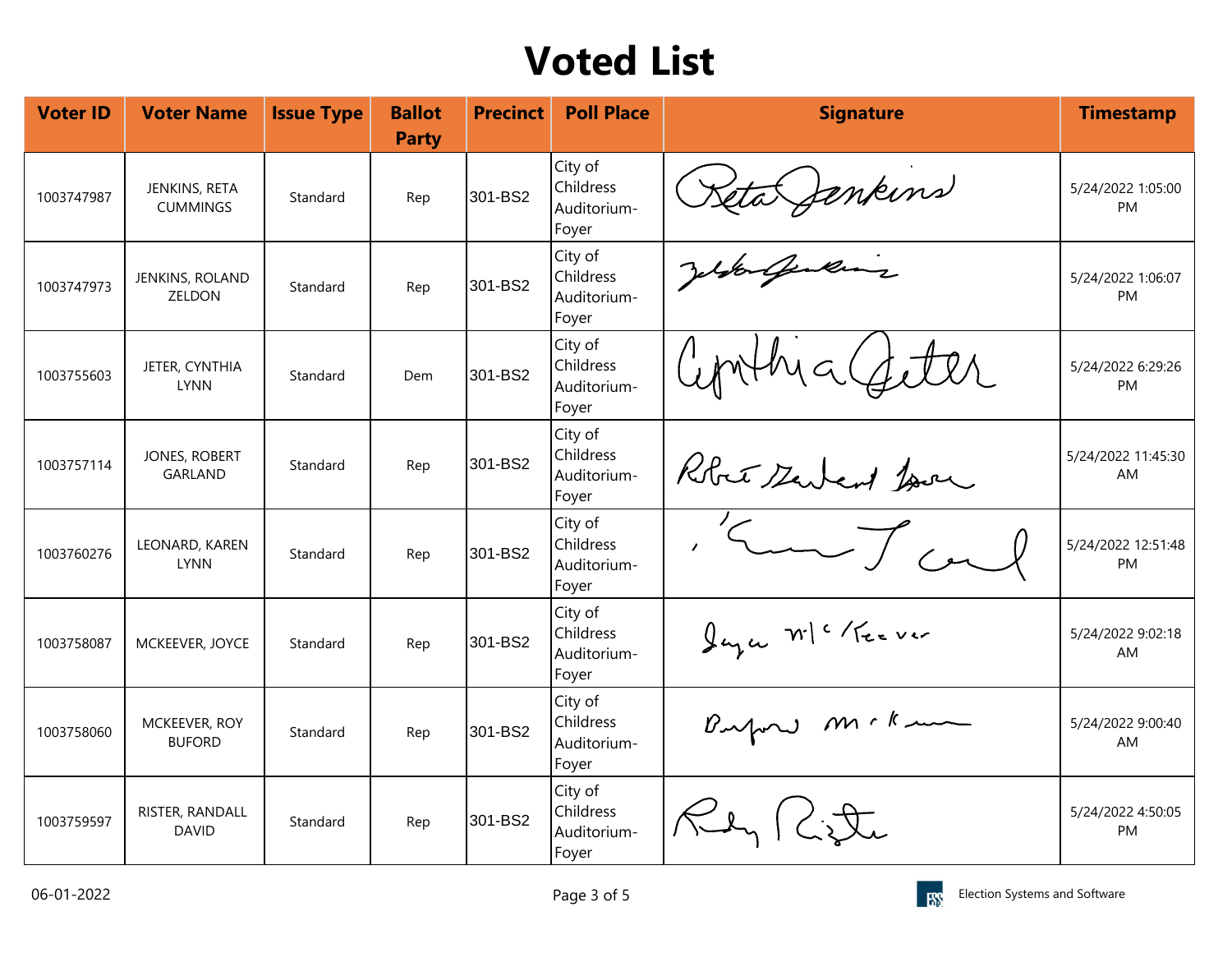| <b>Voter ID</b> | <b>Voter Name</b>                   | <b>Issue Type</b> | <b>Ballot</b><br><b>Party</b> | <b>Precinct</b> | <b>Poll Place</b>                                   | <b>Signature</b> | <b>Timestamp</b>               |
|-----------------|-------------------------------------|-------------------|-------------------------------|-----------------|-----------------------------------------------------|------------------|--------------------------------|
| 1003757466      | RISTER, VIVA LEE                    | Standard          | Rep                           | 301-BS2         | City of<br><b>Childress</b><br>Auditorium-<br>Foyer | Viva Rister      | 5/24/2022 4:49:22<br><b>PM</b> |
| 1003757445      | SIMMONS, MARIE<br><b>SIMS</b>       | Standard          | Rep                           | 301-BS2         | City of<br><b>Childress</b><br>Auditorium-<br>Foyer | Jummin.          | 5/24/2022 1:43:21<br>PM        |
| 1061515207      | SOUDER, NICHOLAS<br><b>PAUL</b>     | Standard          | Rep                           | 301-BS2         | City of<br><b>Childress</b><br>Auditorium-<br>Foyer | n. Scader        | 5/24/2022 4:32:35<br><b>PM</b> |
| 1212385740      | TREGELLAS, JOAN<br><b>LUCILLE</b>   | Standard          | Rep                           | 301-BS2         | City of<br><b>Childress</b><br>Auditorium-<br>Foyer | Dan Gugullar     | 5/24/2022 5:18:45<br><b>PM</b> |
| 1003758376      | <b>WADLEY, MELODY</b><br><b>LYN</b> | Standard          | Rep                           | 301-BS2         | City of<br>Childress<br>Auditorium-<br>Foyer        | Melody Wadley    | 5/24/2022 6:36:19<br><b>PM</b> |
| 1003757581      | WADLEY, RANDY<br><b>KENT</b>        | Standard          | Rep                           | 301-BS2         | City of<br>Childress<br>Auditorium-<br>Foyer        | Forey Wech       | 5/24/2022 6:37:44<br><b>PM</b> |
| 1024150500      | WALKER, SANITA<br><b>GWENN</b>      | Standard          | Rep                           | 301-BS2         | City of<br>Childress<br>Auditorium-<br>Foyer        | Soutte Walker    | 5/24/2022 3:50:56<br><b>PM</b> |
| 2120335024      | WOODSON, DONNA<br><b>JEAN</b>       | Standard          | Rep                           | 301-BS2         | City of<br><b>Childress</b><br>Auditorium-<br>Foyer |                  | 5/24/2022 4:24:46<br><b>PM</b> |